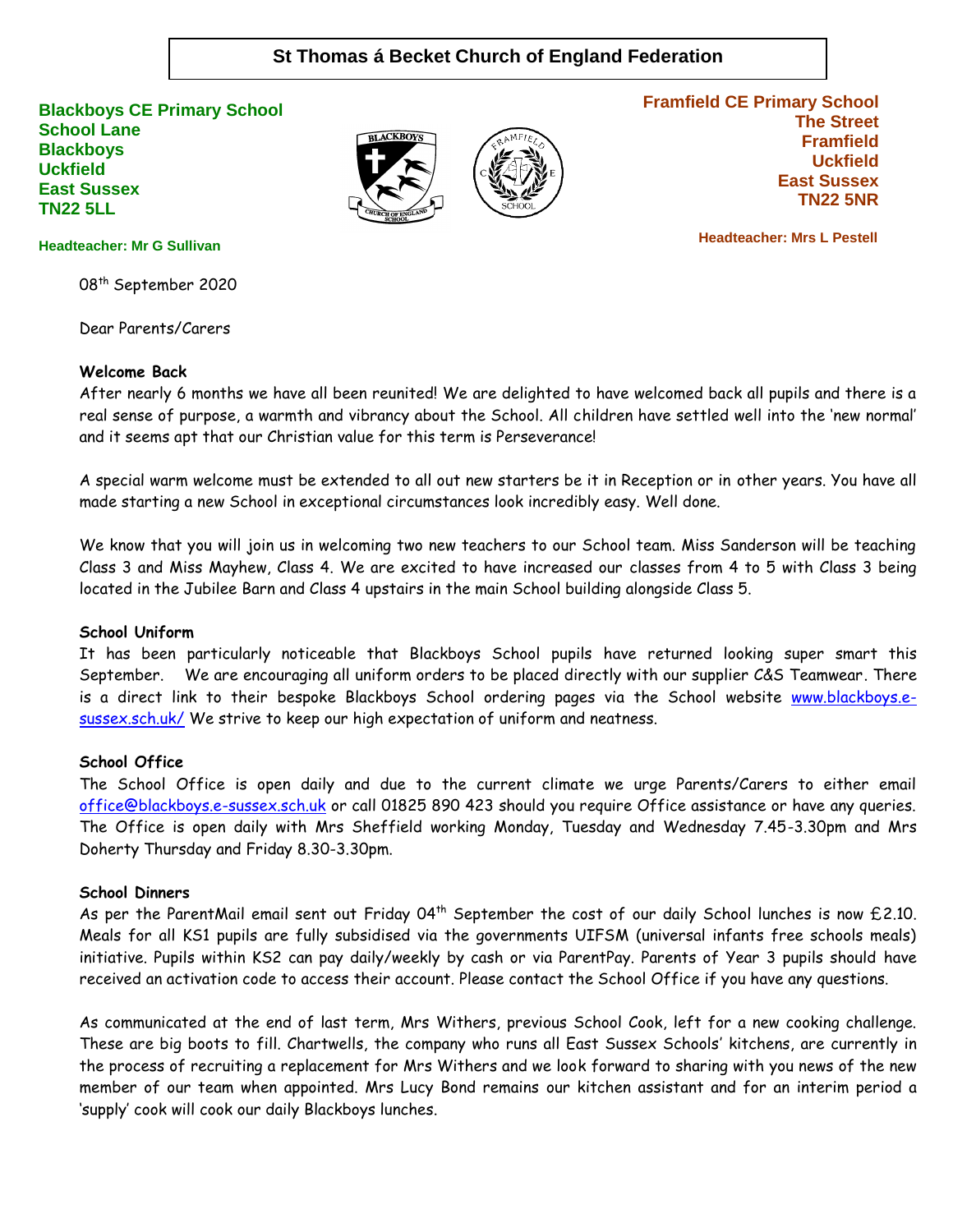### **Class Planning Meetings**

We will be inviting parents to join a 'Zoom' meeting with the class teacher in order that they can give you an overview of the curriculum and classroom routines for the term ahead. These will be taking place from week commencing Monday 14<sup>th</sup> September, as below;

Monday 14th September @9.30am - Class 1 Parents Tuesday 15th September @9.15am - Class 2 Parents Wednesday 16th September @9.15am - Class 3 Parents Thursday 17th September @9.15am – Class 4 Parents Friday 18th September @9.15am – Class 5 Parents

The joining instructions will be sent via ParentMail. Following the planning meetings being held, a class newsletter will be distributed.

### **Reading**

All children will have had a reading record book in their book bag, together with a book from school. The book from school will naturally be changed more often in Key Stage 1 classes, as older children tend to pick longer novels that may take them a couple of weeks to finish.

If at any stage your child is without a reading book or reading record book, please contact their classteacher in the first instance. When a child has completed their reading record book, they will be rewarded with a certificate and issued with a new record.

## **Diary Dates**

Keeping up with all the things that go on in school couldn't be simpler. We produce a fortnightly newsletter which is sent to all Parents via ParentMail and also given out on the school gate. Our first newsletter of the academic year will be distributed on Friday 25<sup>th</sup> September. You can also always access our school diary via the website, <http://www.blackboys.e-sussex.sch.uk/>

### **Breakfast Club & After School Club**

We are delighted to be able to re-introduce our daily Breakfast and After School services. Our fabulous Breakfast Club is run by TA, Miss Pavitt, daily 7.45-8.45am with our After School Club being run by TA, Mrs Pomfret. Should there be children from different Key Stages at the clubs, they will be kept separate and equipment will not be shared.

Please see below the costings for each club.

| BREAKFAST AND AFTER SCHOOL PRICES 2020                      |                                             |  |  |  |
|-------------------------------------------------------------|---------------------------------------------|--|--|--|
| BREAKFAST CLUB 7.45-8.45AM                                  | AFTER SCHOOL CLUB 3 15-5 30PM               |  |  |  |
| £4.50 BREAKFAST & CHILDCARE<br><b>f.3.50 CHILDCARE ONLY</b> | $£4.50$ 3.15-4.15PM                         |  |  |  |
| REDUCTION FOR<br>SIBLINGS ATTENDING:                        | $£6.00$ 4.15 - 5.30PM<br>INCLUDES LIGHT TEA |  |  |  |
| £3.50 BREAKFAST & CHILDCARE<br>£2.75 CHILDCARE ONLY         |                                             |  |  |  |

PLEASE CAN WE ASK THAT IDEALLY AT LEAST 24HOURS NOTICE IS GIVEN WHEN BOOKING EITHER SERVICE TO ENABLE CORRECT RATIOS.

In the first instance please email [office@blackboys.e-sussex.sch.uk](mailto:office@blackboys.e-sussex.sch.uk)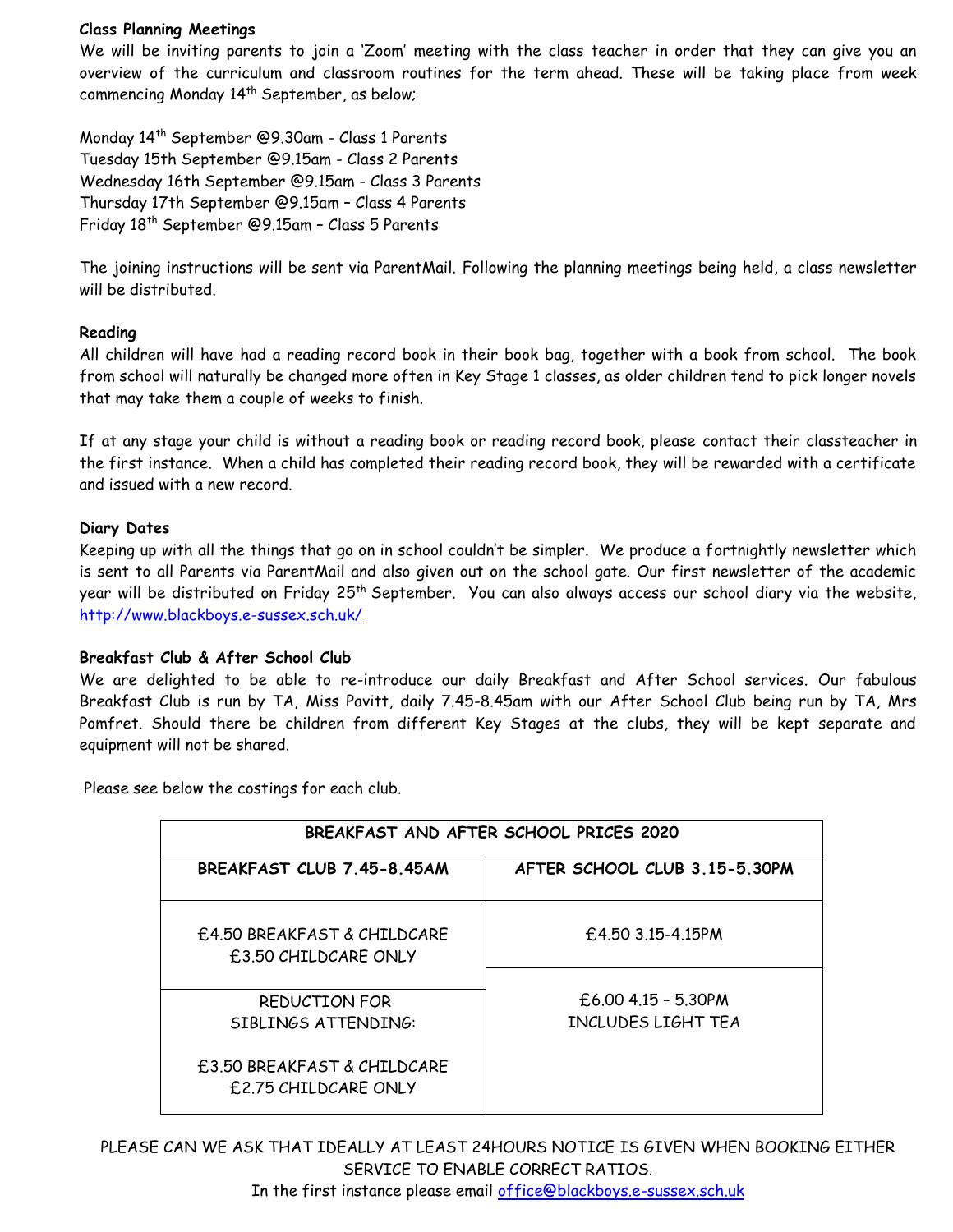## **Volunteering in School**

We welcome parental assistance in school, be it reading in a class or helping at Forest School. If you are able to offer a regular hour or two it would be very much appreciated. All our volunteers require an up to date Blackboys School DBS and we will happily arrange this with you free of charge. Please see Mrs Sheffield in the School Office to start the process. During these current times we ask that only members from the same household can volunteer in their child's corresponding bubble.

## **Forest School**

During Autumn term Class 3 will be partaking in weekly Forest School on a Thursday. Mrs Godfrey our fabulous Forest School leader is solely reliant upon Parent Volunteers to enable the children to enjoy Forest School down at the woods. Please can we urge you to volunteer for a session. Class 3 Forest School dates and rotas have been distributed via ParentMail and bookbags last week. Please contact the School Office who will be able to pop your name down next to a date. Should we not have enough offers of assistance, Forest School will remain in School.

Class 1 Forest School will continue all year round on a Monday afternoon, using the School grounds.

### **Contact with teachers**

Should you wish to make contact with your child's teacher, please can we ask that in the first instance you email them. All staff will happily communicate through email. Please see below contact email addresses for our teaching staff and other key School contacts.

| Class 1, Mrs Booth      | sbooth@blackboys.e-sussex.sch.uk     |  |
|-------------------------|--------------------------------------|--|
| Class 1, Mrs Nobes      | jnobes@blackboys.e-sussex.sch.uk     |  |
| Class 2, Mrs Sullivan   | hsullivan@blackboys.e-sussex.sch.uk  |  |
| Class 3, Miss Sanderson | esanderson@blackboys.e-sussex.sch.uk |  |
| Class 4, Miss Mayhew    | damayhew@blackboys.e-sussex.sch.uk   |  |
| Class 5, Mr Boorman     | rboorman@blackboys.e-sussex.sch.uk   |  |
| Mr Sullivan             | head@blackboys.e-sussex.sch.uk       |  |
| School Office           | office@blackboys.e-sussex.sch.uk     |  |

### **Thursday Act of Worship**

As all our Acts of Worship are currently classroom based we will postpone our weekly charity collection on Thursdays.

## **Cafe**

Until we are more confident about larger groups gathering in the hall, we will postpone our Friday café sessions. We will still though look for opportunities for the children to cook in class.

## **Inset Days 20/21**

Inset days set for this academic year are:

| INSET DAYS 20/21                              |  |  |
|-----------------------------------------------|--|--|
| MONDAY 05TH OCTOBER 2020                      |  |  |
| THERE WILL BE THREE MORE INSET DAYS TO BE     |  |  |
| CONFIRMED FOR THIS ACADEMIC YEAR AND WE SHALL |  |  |
| NOTIFY YOU WHEN THESE HAVE BEEN DECIDED.      |  |  |

### **Parental Contact Details**

In case of emergencies, School holds contact details for all parents (and other family members which you have given as a contact) against each pupil. Should you have moved house, jobs or wish to add another contact number please can you make sure that you inform the School Office of this. If in doubt you are welcome to check with the office what numbers etc. are held.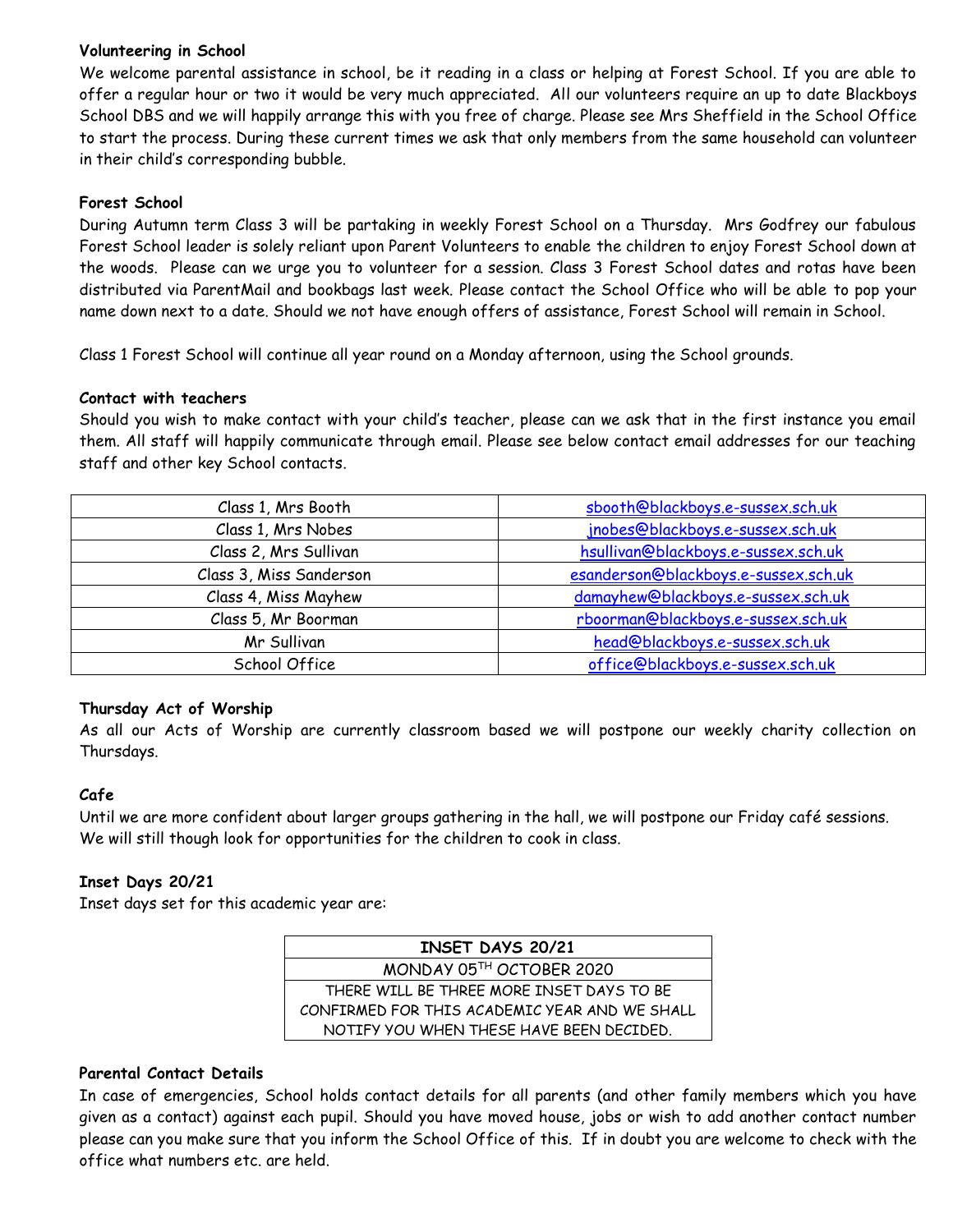### *ParentMail*

As a school we use ParentMail to communicate things like fortnightly school newsletters, uniform orders etc. with Parents via the Parentmail texting/emailing service. Please ensure that you update your contact details on this to ensure that you are kept up to date with all news The school office is unable to amend any parents details who have 'connected' via ParentMail.

### **Medicine and Illness**

Please can we remind all parents that we are only able to administer medicines prescribed by a Doctor in School. You will need to complete a medicine consent form when you first bring the medicine to the School Office.

Please continue to be vigilant with the symptoms of Covid-19.

In the event of your child being sick or having an upset tummy, we ask that you keep your child away from school for 48 hours from the last bout of illness. This is to hopefully help with the reduction of keeping illnesses away from school.

### **Clubs – Autumn Terms 1&2 2020**

Attached are the lunchtime and after school club options for the term. We are delighted to be able to offer a large number of choices for clubs this term. As ever we are particularly thankful to all the parent volunteers who are running clubs.

### **Please note the start dates of clubs as these do vary**.

You will note there are limited clubs available for the new Reception pupils. This is a deliberate decision to allow the pupils time to adjust to the school environment and routine.

Please fill in the tear off slip at the bottom of this letter with any club choices and return it to the School Office via the yellow box located outside the main gates at drop off and collection time. If the club has a maximum number of attendee's a Parentmail text will be sent out informing you of your child's allocation of place or not, as the case may be. Please ensure your contact details are up to date!

Where payment is due for a club please can you arrange payment (noting who made payable to dependent on which club!) to be brought in alongside the club choice slip. **We are also asking that should you put your name down for a club, that attendance is required for the duration of the club.**

Yours sincerely

Mr G Sullivan **Headteacher**